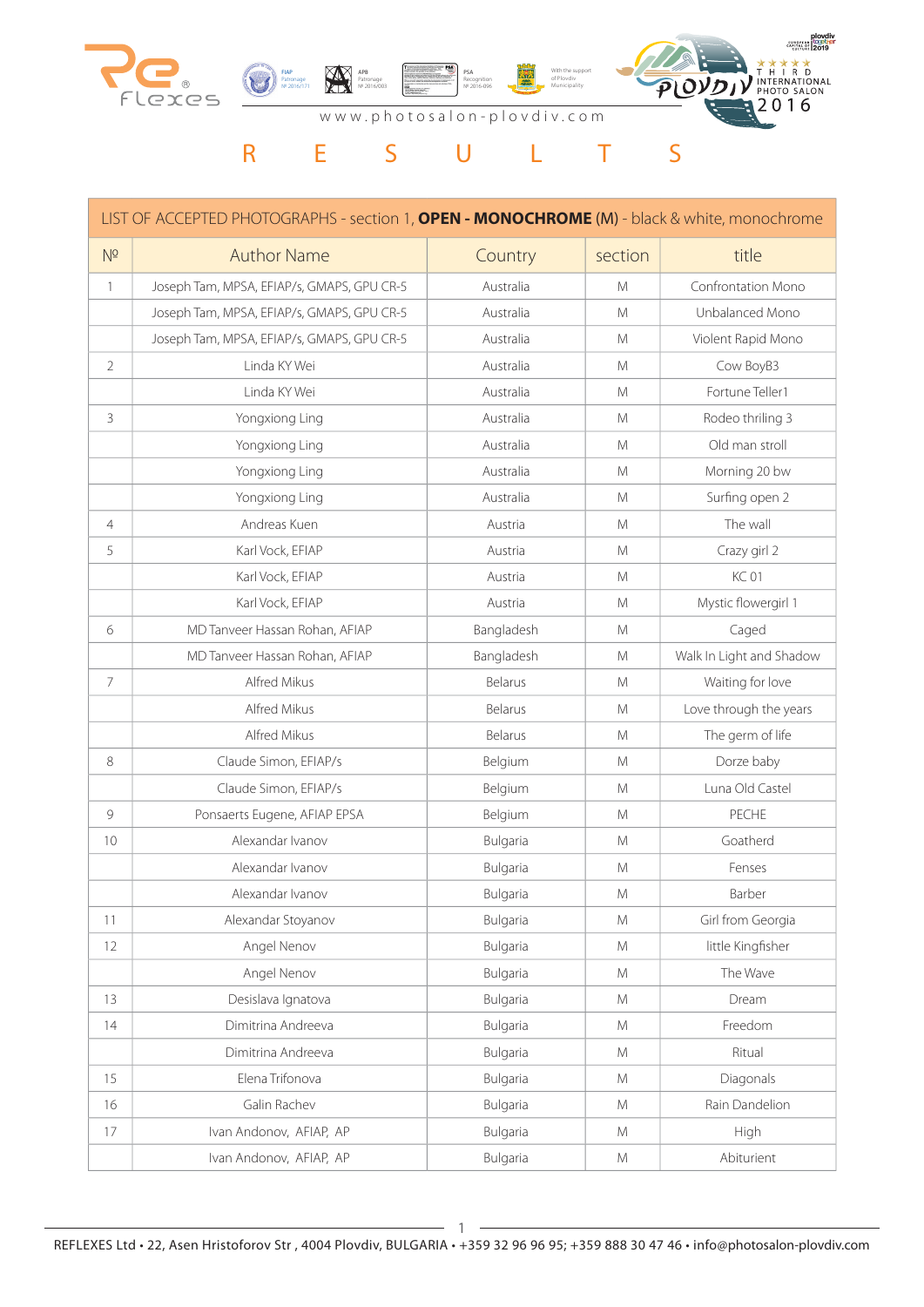



With the support of Plovdiv Municipality PSA Recognition № 2016-096



www.photosalon-plovdiv.com

| 18 | Ivan Tonov                   | Bulgaria | M | Hijab                          |
|----|------------------------------|----------|---|--------------------------------|
|    | Ivan Tonov                   | Bulgaria | M | Man with spikes                |
|    | Ivan Tonov                   | Bulgaria | M | Two rings                      |
|    | Ivan Tonov                   | Bulgaria | M | Eva                            |
| 19 | Ivaylo Simeonov              | Bulgaria | M | Winterhorse                    |
| 20 | Kristiyan Liapov             | Bulgaria | M | Queen\'s Bath                  |
| 21 | Miroslav Mominski            | Bulgaria | M | Loneliness                     |
|    | Miroslav Mominski            | Bulgaria | M | Light                          |
|    | Miroslav Mominski            | Bulgaria | M | Old church                     |
| 22 | Nikolina Karagancheva        | Bulgaria | M | Balance                        |
| 23 | Peter Nikolay Motichka       | Bulgaria | M | A few winters after people     |
| 24 | Raya Ilieva - Delcheva       | Bulgaria | M | Did you opened your chakras    |
| 25 | Stanka Jurnalova             | Bulgaria | M | Meeting                        |
| 26 | Stefan Suchev                | Bulgaria | M | Horizon                        |
| 27 | Stoyan Dragiev               | Bulgaria | M | Outlook                        |
| 28 | Stoyan Iliev                 | Bulgaria | M | Kurban                         |
|    | Stoyan Iliev                 | Bulgaria | M | Enove                          |
| 29 | Tanja Anastasova             | Bulgaria | M | Sun and Shadow                 |
| 30 | Velichka Todorova            | Bulgaria | M | In the fog                     |
| 31 | Zlatko Latev                 | Bulgaria | M | Chanove                        |
|    | Zlatko Latev                 | Bulgaria | M | Bunker                         |
| 32 | Dany Chan, EPSA              | Canada   | M | Power Lifting 99               |
| 33 | Dorothy Chung Ming CHAN, PSA | Canada   | M | My best friend                 |
|    | Dorothy Chung Ming CHAN, PSA | Canada   | M | Closely intertwined            |
|    | Dorothy Chung Ming CHAN, PSA | Canada   | M | Share laughter Share tears     |
| 34 | Francis King, EPSA           | Canada   | M | Old Master Never Quits BW      |
|    | Francis King, EPSA           | Canada   | M | Old Mursi Lady wth Lip Plate M |
|    | Francis King, EPSA           | Canada   | M | Sharing A Smoke II             |
| 35 | Kam Chiu Tam                 | Canada   | M | Dogsledding race at Haliburton |
|    | Kam Chiu Tam                 | Canada   | M | Rodeo 01                       |
|    | Kam Chiu Tam                 | Canada   | M | Speed                          |
|    | Kam Chiu Tam                 | Canada   | M | Steer wrestling                |
| 36 | Maria Koutzarova             | Canada   | M | Predator                       |
|    | Maria Koutzarova             | Canada   | M | Shaking off the water          |
| 37 | Phillip Kwan, GMPSA, FRPS    | Canada   | M | Wildebeest Jump Down BW        |
| 38 | Chen Jinghui                 | China    | M | Winter Shepherd4               |
| 39 | Chen Junjie                  | China    | M | Glacier                        |
|    | Chen Junjie                  | China    | M | Trip to the Arctic             |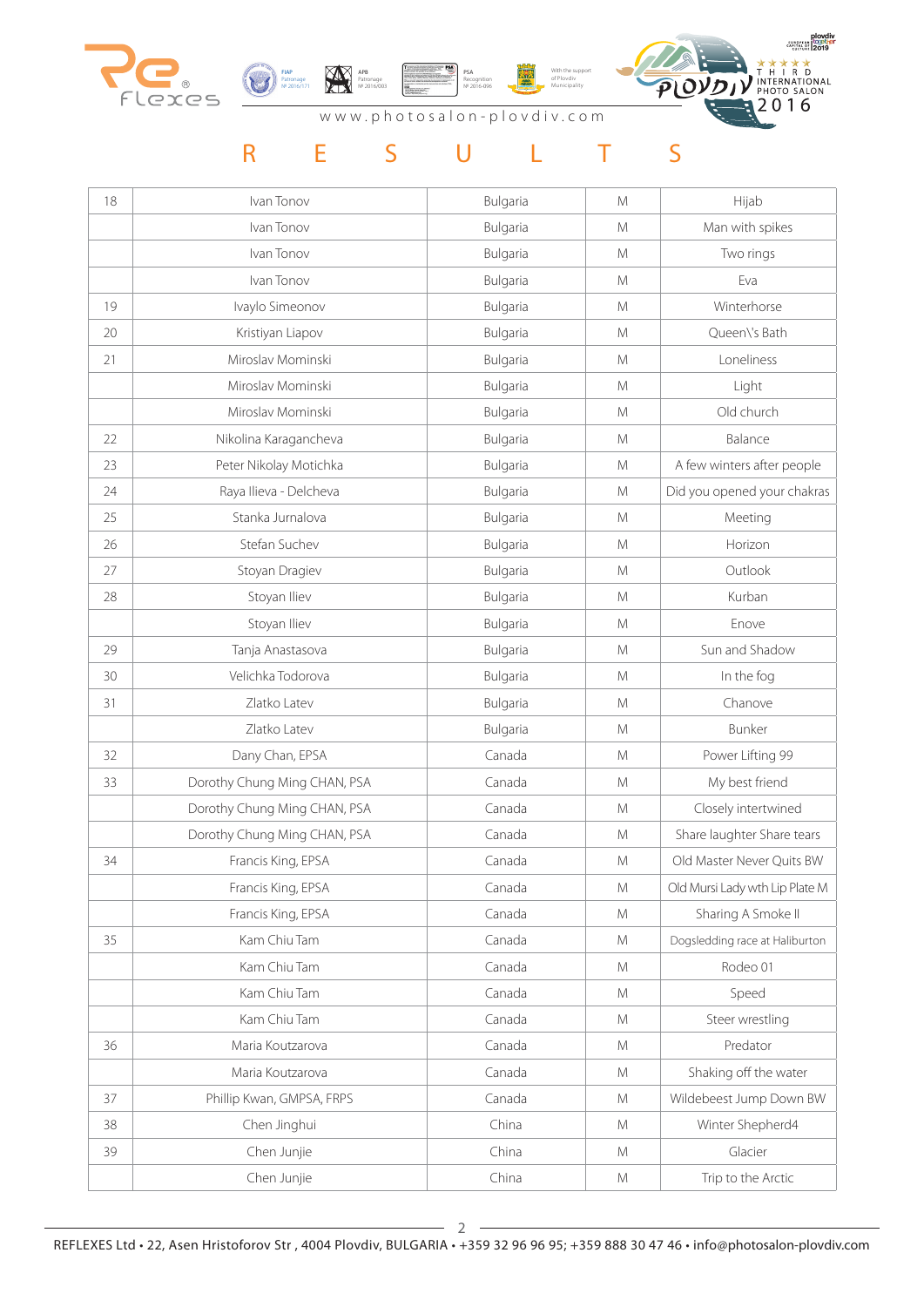



With the support PSA Recognition № 2016-096盛 of Plovdiv Municipality



www.photosalon-plovdiv.com

| 40 | Chen Lanfeng  | China | M             | Prairie daughter                  |
|----|---------------|-------|---------------|-----------------------------------|
|    | Chen Lanfeng  | China | M             | Record                            |
|    | Chen Lanfeng  | China | M             | Shaving                           |
| 41 | Chen Xinxin   | China | M             | contemplate                       |
|    | Chen Xinxin   | China | M             | Face paiting                      |
|    | Chen Xinxin   | China | M             | Watch drama                       |
| 42 | Chi Xiaohong  | China | M             | listening                         |
|    | Chi Xiaohong  | China | M             | waiting for                       |
|    | Chi Xiaohong  | China | ${\mathsf M}$ | wine making                       |
| 43 | Gan Yongan    | China | M             | a psalm of life                   |
|    | Gan Yongan    | China | M             | Falconry                          |
|    | Gan Yongan    | China | M             | Mugui figure                      |
| 44 | Hong Li       | China | M             | Coaching                          |
|    | Hong Li       | China | M             | Hard study                        |
|    | Hong Li       | China | M             | The Village Class                 |
| 45 | Hongqi Ye     | China | ${\mathsf M}$ | Walker                            |
| 46 | Hu Ning       | China | M             | Believers in the mosque           |
| 47 | Hu Weiguo     | China | M             | Yi style                          |
| 48 | Huang Weihua  | China | M             | Hukou Waterfall                   |
|    | Huang Weihua  | China | M             | Staff                             |
|    | Huang Weihua  | China | ${\mathsf M}$ | Old tea drinker                   |
| 49 | Jiahu She     | China | M             | Rural morning tune                |
|    | Jiahu She     | China | M             | Under the cloud of night          |
| 50 | Jiang Zhizhou | China | ${\mathsf M}$ | Moonlight                         |
|    | Jiang Zhizhou | China | M             | Old couple                        |
| 51 | Jianjun Wang  | China | M             | high jumping                      |
|    | Jianjun Wang  | China | M             | painter                           |
|    | Jianjun Wang  | China | ${\sf M}$     | waiting for mother                |
| 52 | Jin Ting      | China | M             | Skyhorse                          |
|    | Jin Ting      | China | M             | Horse in snow                     |
| 53 | Jinming Pan   | China | M             | Advance bravely                   |
|    | Jinming Pan   | China | ${\mathsf M}$ | Yunhe Terrace in the morning<br>2 |
| 54 | Jinrong Wu    | China | M             | Butterfly dance 2                 |
| 55 | Li Binbing    | China | M             | Love of the horse                 |
|    | Li Binbing    | China | M             | Winner                            |
| 56 | Li Guangjian  | China | M             | Beach comb                        |
|    | Li Guangjian  | China | ${\mathsf M}$ | Process                           |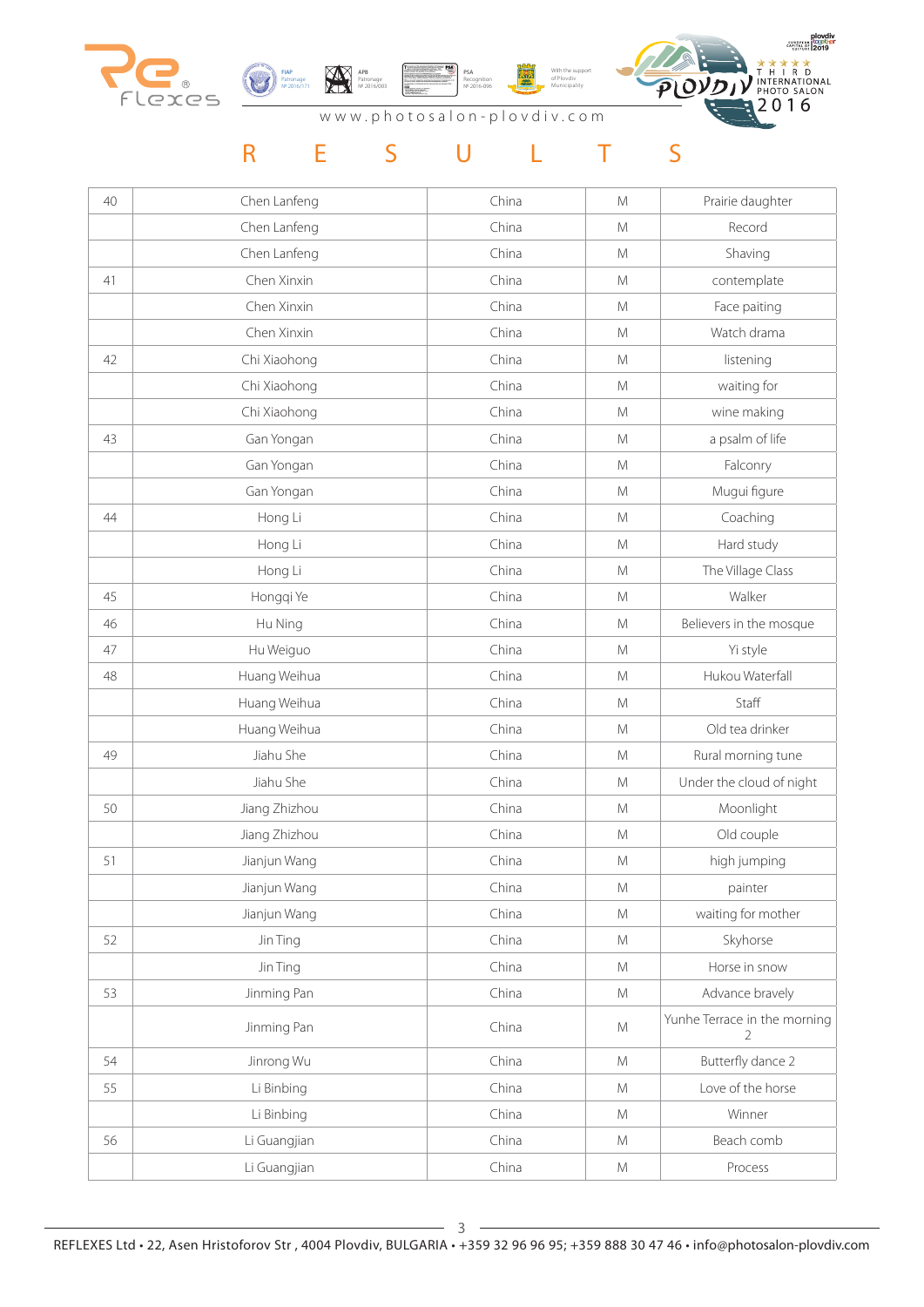



 $\equiv$ With the support PSA Recognition № 2016-096of Plovdiv Municipality



#### www.photosalon-plovdiv.com

| 57 | Li Peng       | China | M | Galloping 5                       |
|----|---------------|-------|---|-----------------------------------|
|    | Li Peng       | China | M | Highland Life                     |
|    | Li Peng       | China | M | Tibetan is one of life 2          |
| 58 | Li Senliang   | China | M | Old craftsmanship                 |
| 59 | Lijun Shi     | China | M | fishing                           |
|    | Lijun Shi     | China | M | lonely boat                       |
| 60 | Lu Ping       | China | M | Qiangtang juvenile                |
|    | Lu Ping       | China | M | Prairie journey                   |
| 61 | Qi Jiebing    | China | M | Tea drinkers                      |
|    | Qi Jiebing    | China | M | Grazing in morning                |
|    | Qi Jiebing    | China | M | Hauling the net                   |
| 62 | Qi Wenhui     | China | M | Girl of the store                 |
| 63 | Qingping Ding | China | M | Stick drawing                     |
| 64 | Sang Zhuo     | China | M | Eyes                              |
| 65 | Shi Cheng     | China | M | Flower lantern                    |
|    | Shi Cheng     | China | M | Playing chess                     |
| 66 | Wan Yi        | China | M | Boy eating lollipop               |
|    | Wan Yi        | China | M | Lonely                            |
| 67 | Wang Jianguo  | China | M | Wharf                             |
| 68 | Wang Li       | China | M | Lonely lunch                      |
|    | Wang Li       | China | M | Simple happiness                  |
| 69 | Wang Ming     | China | M | Old woman of Liangshan            |
| 70 | Wei Fangru    | China | M | Wrangler Figure2                  |
| 71 | Xia Jifang    | China | M | Village people                    |
| 72 | Xia Xuejun    | China | M | Boiling field                     |
|    | Xia Xuejun    | China | M | Song of boat tracker              |
| 73 | Xiangui Zheng | China | M | the cute little girl 1            |
|    | Xiangui Zheng | China | M | the cute little girl 2            |
|    | Xiangui Zheng | China | M | the cute little girl 3            |
|    | Xiangui Zheng | China | M | the cute little girl 4            |
| 74 | Xinwei Yang   | China | M | eyes behind the veil              |
|    | Xinwei Yang   | China | M | going home with overhead a<br>can |
|    | Xinwei Yang   | China | M | the man with sharp eyes           |
| 75 | Xue Xingda    | China | M | Care                              |
|    | Xue Xingda    | China | M | Small apple                       |
|    | Xue Xingda    | China | M | Yi people                         |
| 76 | Yu Hongli     | China | M | Tangle                            |
|    | Yu Hongli     | China | M | Camel shadow in desert            |
|    | Yu Hongli     | China | M | Vita                              |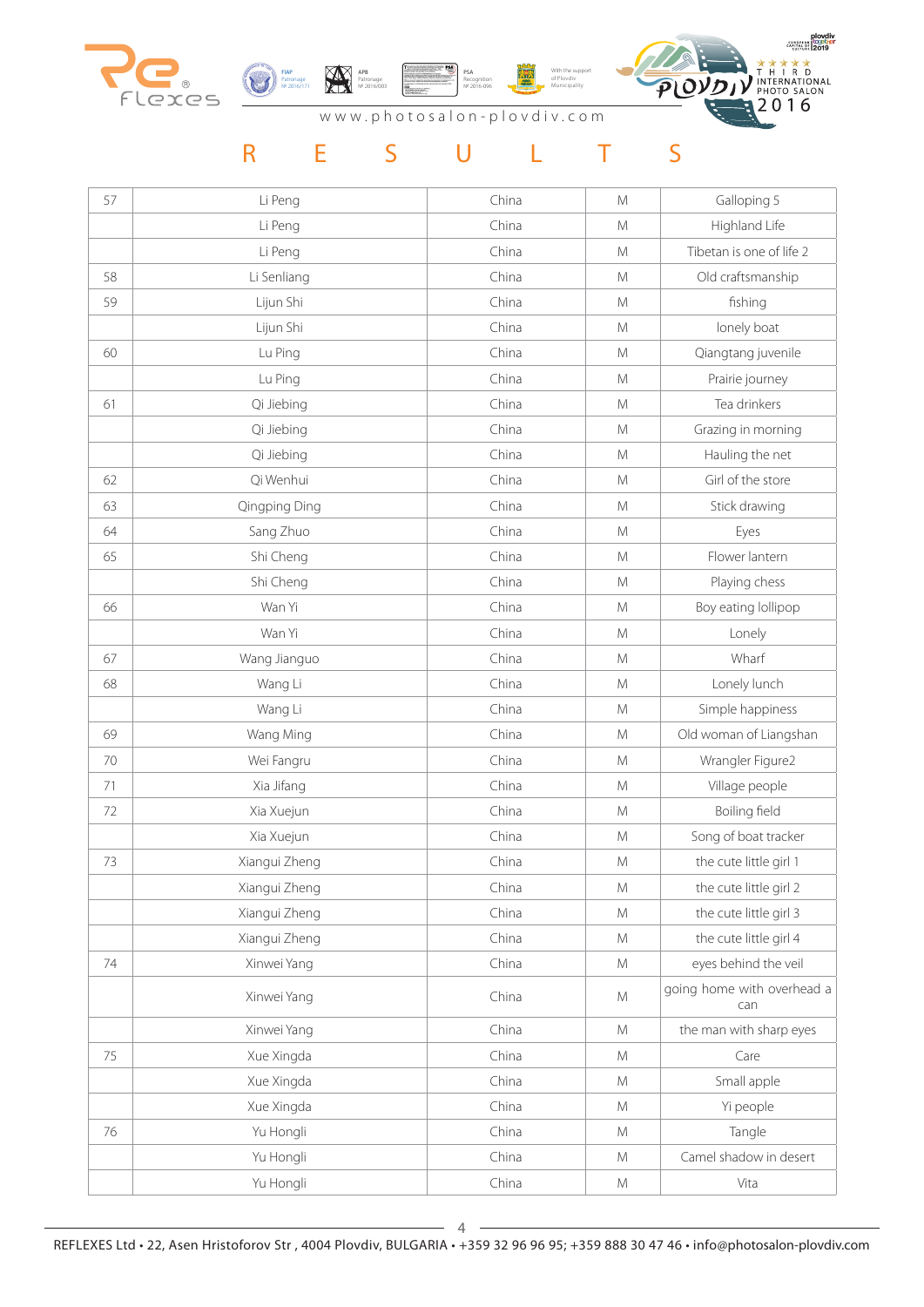



With the support of Plovdiv Municipality PSA Recognition № 2016-096



#### www.photosalon-plovdiv.com

| 77 | Zhang Jinfeng                                                                  | China   | M             | Inherit 4                  |
|----|--------------------------------------------------------------------------------|---------|---------------|----------------------------|
| 78 | Zheng Kai                                                                      | China   | M             | Sea freehand               |
| 79 | Zheng Xiaoyun                                                                  | China   | M             | Twilight                   |
|    | Zheng Xiaoyun                                                                  | China   | M             | Pray                       |
|    | Zheng Xiaoyun                                                                  | China   | M             | Cloud                      |
|    | Zheng Xiaoyun                                                                  | China   | M             | Storm                      |
| 80 | Zhu Hanju                                                                      | China   | M             | Back                       |
|    | Zhu Hanju                                                                      | China   | M             | Intoxicated shadow         |
| 81 | Zhu Mei                                                                        | China   | M             | weaver                     |
| 82 | Petar Sabol, EFIAP/b EPSA                                                      | Croatia | M             | Cleopatra                  |
|    | Petar Sabol, EFIAP/b EPSA                                                      | Croatia | M             | Sarajlija                  |
|    | Petar Sabol, EFIAP/b EPSA                                                      | Croatia | M             | Pet play                   |
| 83 | Andreas L Andreou, EFIAP/p HonEFIAP ICS/Safiiri<br>PISF RISF6 GPU-CR4 GPU-VIP4 | Cyprus  | M             | Sleep Beauty 2             |
| 84 | Hasan Baglar, AFIAP, A.ICS                                                     | Cyprus  | M             | Big Fish                   |
| 85 | Benny Rytter, AFIAP                                                            | Denmark | M             | High priestess             |
|    | Benny Rytter, AFIAP                                                            | Denmark | M             | Passage                    |
|    | Benny Rytter, AFIAP                                                            | Denmark | M             | Window light               |
| 86 | Janet Downes, AFIAP CPAGB                                                      | England | M             | Metal City                 |
|    | Janet Downes, AFIAP CPAGB                                                      | England | M             | The Way Out                |
|    | Janet Downes, AFIAP CPAGB                                                      | England | M             | The Long Journey           |
|    | Janet Downes, AFIAP CPAGB                                                      | England | M             | The Landlord               |
| 87 | Stuart Daffin, LRPS BPE3                                                       | England | M             | Running With the Ball      |
|    | Stuart Daffin, LRPS BPE3                                                       | England | M             | Hard Times                 |
|    | Stuart Daffin, LRPS BPE3                                                       | England | M             | Dirty Old Town             |
|    | Stuart Daffin, LRPS BPE3                                                       | England | M             | The Night Watchman         |
| 88 | Heikki Rautio                                                                  | Finland | M             | Cloce but so far away      |
| 89 | Michel Dupouy, EFIAP/b                                                         | France  | M             | Freestyle                  |
|    | Michel Dupouy, EFIAP/b                                                         | France  | M             | Empreintes                 |
| 90 | Roger Jourdain                                                                 | France  | ${\mathsf M}$ | Curiosity                  |
|    | Roger Jourdain                                                                 | France  | M             | Drummer Lilou No1          |
|    | Roger Jourdain                                                                 | France  | M             | Inspection in Masai School |
|    | Roger Jourdain                                                                 | France  | M             | Maxence And Melodie        |
| 91 | Achim Koepf, EFIAP/p                                                           | Germany | M             | Fanny 46                   |
|    | Achim Koepf, EFIAP/p                                                           | Germany | M             | Fanny 60                   |
| 92 | Claudia Dietl                                                                  | Germany | M             | Manhattan im Nebel         |
| 93 | Dorscheid Michael                                                              | Germany | M             | Mit Herzblut               |
| 94 | Lothar Noeth, EFIAP/p                                                          | Germany | M             | Auf den Spitzen            |
|    | Lothar Noeth, EFIAP/p                                                          | Germany | M             | Blickwinkel                |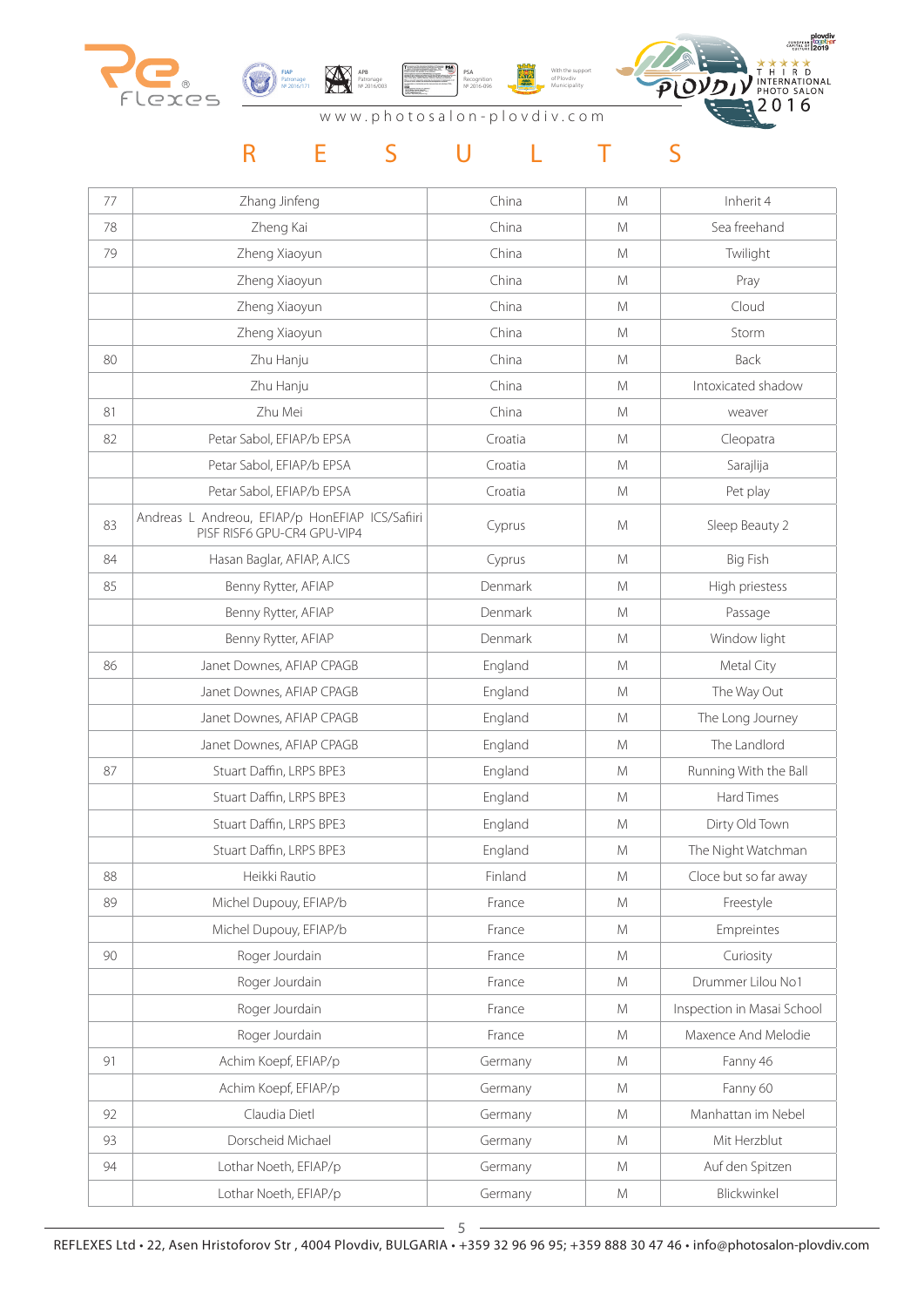





www.photosalon-plovdiv.com

## R E S U L T S

| 95  | Pini Ernst                              | Germany   | M             | Bug                   |
|-----|-----------------------------------------|-----------|---------------|-----------------------|
| 96  | Susanne Seiffert, EFIAP                 | Germany   | M             | Vasquez Rock          |
|     | Susanne Seiffert, EFIAP                 | Germany   | M             | Beautie in the dark   |
| 97  | Thomas Detzner, EFIAP                   | Germany   | M             | Pregnancy 2           |
|     | Thomas Detzner, EFIAP                   | Germany   | M             | Svit 3                |
|     | Thomas Detzner, EFIAP                   | Germany   | M             | Tanja 7               |
| 98  | lakovos loannidis                       | Greece    | M             | Hello Alexander       |
| 99  | Nestor Fanos                            | Greece    | M             | before the storm      |
| 100 | Fong Hoi-Yan, EFIAP, PPSA, APSHK, APSEA | Hong Kong | M             | Dancing Couple        |
|     | Fong Hoi-Yan, EFIAP, PPSA, APSHK, APSEA | Hong Kong | M             | Start working         |
|     | Fong Hoi-Yan, EFIAP, PPSA, APSHK, APSEA | Hong Kong | M             | Two Fishermen         |
|     | Fong Hoi-Yan, EFIAP, PPSA, APSHK, APSEA | Hong Kong | M             | Walking in the river  |
| 101 | Koon Nam Cheung, EPSA, EFIAP, ARPS      | Hong Kong | M             | Horses 11 BW          |
|     | Koon Nam Cheung, EPSA, EFIAP, ARPS      | Hong Kong | M             | Monkey Portrait 01 BW |
|     | Koon Nam Cheung, EPSA, EFIAP, ARPS      | Hong Kong | M             | Monkey Portrait 02 BW |
| 102 | Man Yu, Alex Fung, FRPS, EFIAP/b, EPSA  | Hong Kong | M             | Powerful jump         |
|     | Man Yu, Alex Fung, FRPS, EFIAP/b, EPSA  | Hong Kong | M             | Pray for luck         |
| 103 | Victor Ngar Shun Wong                   | Hong Kong | M             | City walk             |
|     | Victor Ngar Shun Wong                   | Hong Kong | M             | Divergence            |
|     | Victor Ngar Shun Wong                   | Hong Kong | M             | Endurance             |
|     | Victor Ngar Shun Wong                   | Hong Kong | M             | Water game            |
| 104 | Istvan Kerekes, EFIAP/p                 | Hungary   | M             | Refugee girl          |
|     | Istvan Kerekes, EFIAP/p                 | Hungary   | M             | Morning               |
| 105 | Laszlo Koroknai                         | Hungary   | M             | Anett                 |
|     | Laszlo Koroknai                         | Hungary   | M             | Desire                |
|     | Laszlo Koroknai                         | Hungary   | M             | Temptation            |
| 106 | Szilárd Varga                           | Hungary   | M             | Foggy Pasture         |
| 107 | Tamas Rozsa                             | Hungary   | ${\sf M}$     | Waves                 |
| 108 | Manick Lal Ghosh, AFIAP                 | India     | M             | Anxious moment        |
| 109 | Dewi Tanjung                            | Indonesia | M             | Silence               |
|     | Dewi Tanjung                            | Indonesia | ${\sf M}$     | The lighthouse        |
|     | Dewi Tanjung                            | Indonesia | ${\sf M}$     | Song of the wind      |
|     | Dewi Tanjung                            | Indonesia | ${\sf M}$     | Scream                |
| 110 | Abbas Majdi                             | Iran      | M             | Expectation           |
|     | Abbas Majdi                             | Iran      | M             | Master painter        |
|     | Abbas Majdi                             | Iran      | M             | Pride and hope        |
|     | Abbas Majdi                             | Iran      | ${\mathsf M}$ | Tired heart           |

 $-6-$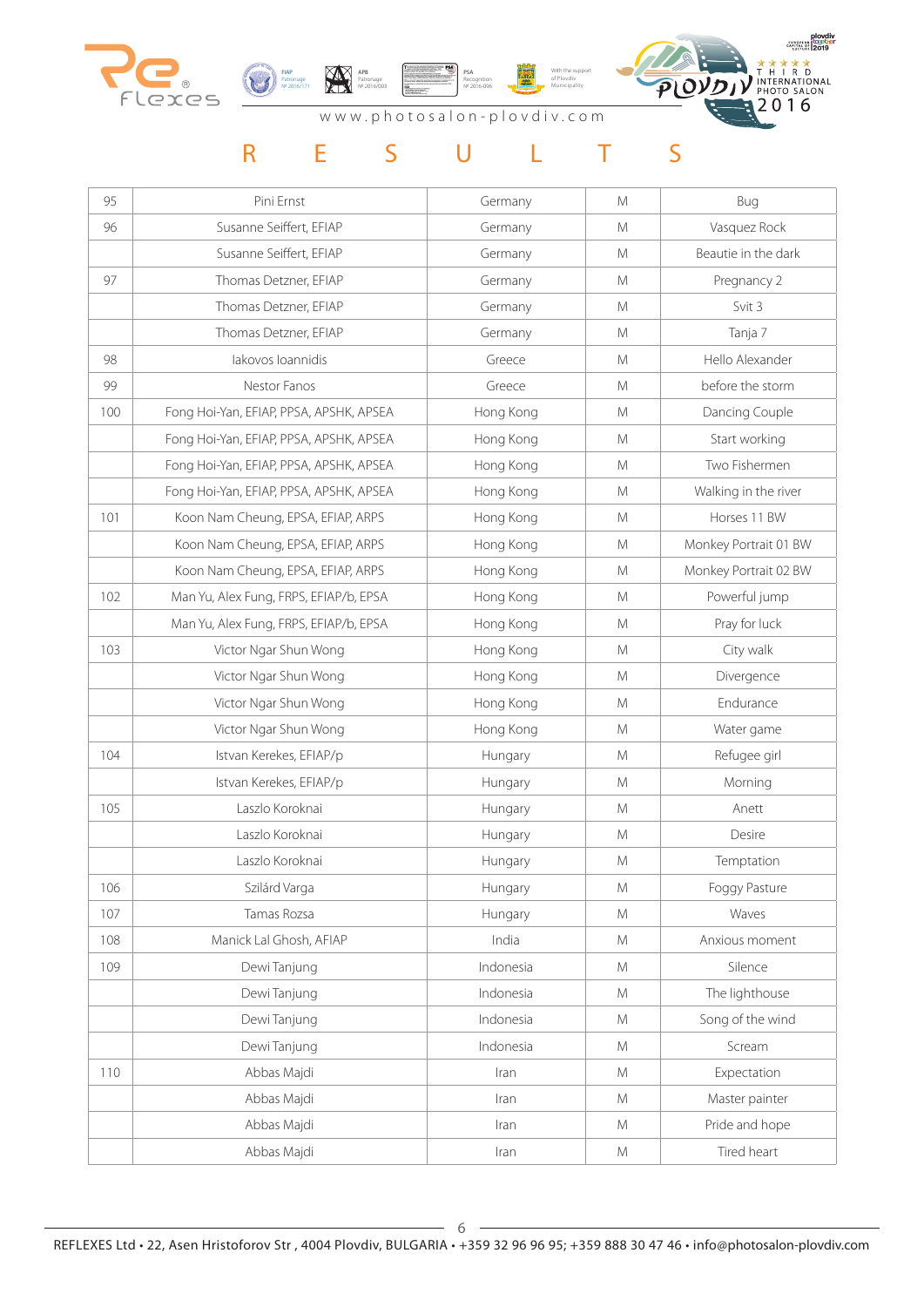





www.photosalon-plovdiv.com

| 111 | Ahmad Taji                   | Iran | M             | Latern                                  |
|-----|------------------------------|------|---------------|-----------------------------------------|
| 112 | Ali Samei                    | Iran | M             | Childhood happiness                     |
|     | Ali Samei                    | Iran | M             | Two generations                         |
|     | Ali Samei                    | Iran | M             | Woman in cemetery                       |
| 113 | Amir Hossein Heidarian Nainy | Iran | M             | Light storm                             |
|     | Amir Hossein Heidarian Nainy | Iran | M             | Mirage                                  |
| 114 | Arash Naghizadeh             | Iran | M             | Look                                    |
| 115 | Boyuk Raei Shojaei           | Iran | M             | Stairs to god 2                         |
| 116 | Davoud Ameri                 | Iran | M             | Flying without wings                    |
|     | Davoud Ameri                 | Iran | M             | Mountainer                              |
|     | Davoud Ameri                 | Iran | M             | The last survivor                       |
| 117 | Ebrahim Alipoor              | Iran | M             | Enthusiasm                              |
|     | Ebrahim Alipoor              | Iran | M             | The walking fog                         |
| 118 | Farid Sani                   | Iran | M             | Bringing water                          |
|     | Farid Sani                   | Iran | M             | Family                                  |
| 119 | Jafar Khoshoei Isfahani      | Iran | M             | Passing of time                         |
| 120 | Jamaleddin Teymouri          | Iran | M             | Sheatfish                               |
| 121 | Javad Hassanpour             | Iran | M             | Hero                                    |
| 122 | Miran(shoresh) Mobasheri     | Iran | M             | Colt                                    |
|     | Miran(shoresh) Mobasheri     | Iran | M             | Mobas_orison                            |
| 123 | Mohammad Reza Chaiforoush    | Iran | M             | Solitude                                |
| 124 | Mohsen Bensaeid              | Iran | ${\mathsf M}$ | Castle                                  |
|     | Mohsen Bensaeid              | Iran | M             | Dream                                   |
| 125 | Morteza Aminoroayayi         | Iran | M             | Bystander                               |
|     | Morteza Aminoroayayi         | Iran | M             | Passage                                 |
| 126 | Ramin Amani                  | Iran | M             | Desert dream                            |
|     | Ramin Amani                  | Iran | M             | Desert sands                            |
|     | Ramin Amani                  | Iran | M             | Mourning                                |
|     | Ramin Amani                  | Iran | M             | Sprinkle soil                           |
| 127 | Rasoul Norouzian             | Iran | M             | Childhood 2                             |
|     | Rasoul Norouzian             | Iran | M             | Childhood                               |
| 128 | Saeed Sabet Ghadam Moghadam  | Iran | M             | Happiness and fun                       |
|     | Saeed Sabet Ghadam Moghadam  | Iran | M             | Out of town                             |
| 129 | Seyed Ali Miremadi           | Iran | M             | Among the dust                          |
|     | Seyed Ali Miremadi           | Iran | M             | Fear                                    |
| 130 | Seyed Ehsan Mortazavi        | Iran | M             | religious<br>ceremonies<br>and<br>beach |
| 131 | Seyed Mohammad Javad Sadri   | Iran | M             | After war                               |
|     | Seyed Mohammad Javad Sadri   | Iran | ${\mathsf M}$ | Devotee                                 |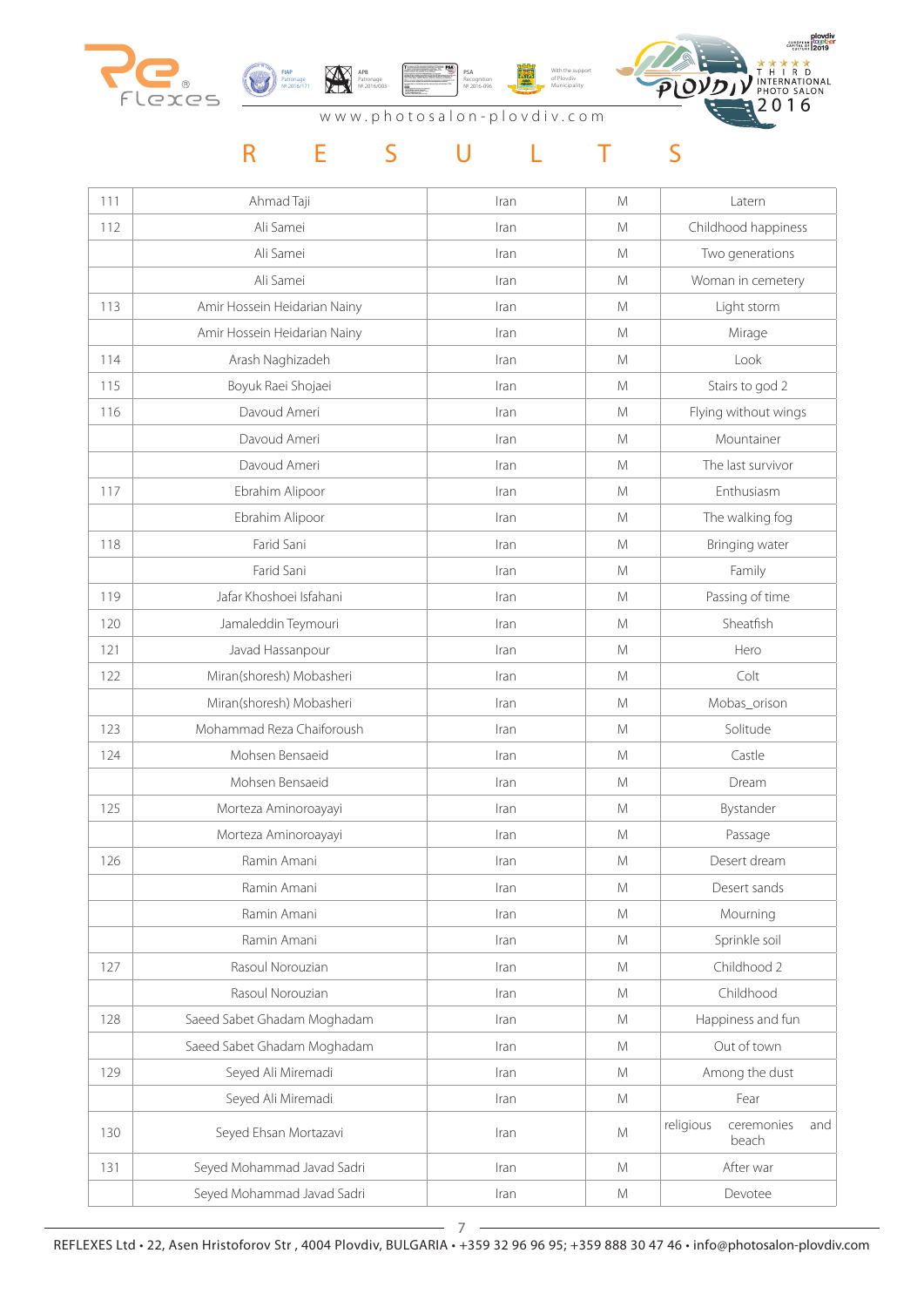





www.photosalon-plovdiv.com

| 132 | Siamak Jafari                | Iran    | M             | Ceiling                |
|-----|------------------------------|---------|---------------|------------------------|
| 133 | Sina Poursohi, PSA           | Iran    | M             | Craftsman              |
| 134 | Sohrab Kaveh                 | Iran    | M             | Generous               |
|     | Sohrab Kaveh                 | Iran    | M             | Mud man                |
|     | Sohrab Kaveh                 | Iran    | M             | Son of karun           |
| 135 | Vahid Babaeii                | Iran    | M             | Love look              |
|     | Vahid Babaeii                | Iran    | M             | Veil                   |
| 136 | Vahid Varasteh               | Iran    | M             | pitman                 |
| 137 | Carl Cutland, FIPF AFIAP     | Ireland | M             | CASV <sub>4</sub>      |
|     | Carl Cutland, FIPF AFIAP     | Ireland | M             | Time To Go             |
|     | Carl Cutland, FIPF AFIAP     | Ireland | M             | The Helmet             |
|     | Carl Cutland, FIPF AFIAP     | Ireland | M             | Ebony Ivory            |
| 138 | Deirdre Murphy, LIFF, AFIAP  | Ireland | M             | Main Man               |
| 139 | Joe Doyle, AFIAP AIPF        | Ireland | M             | Fredau In Thought      |
|     | Joe Doyle, AFIAP AIPF        | Ireland | M             | Leaving Mass           |
|     | Joe Doyle, AFIAP AIPF        | Ireland | M             | The Walk               |
| 140 | Leonid Goldin, AFIAP, EIPAS  | Israel  | M             | New museum piece       |
|     | Leonid Goldin, AFIAP, EIPAS  | Israel  | M             | Energy Of Earth        |
|     | Leonid Goldin, AFIAP, EIPAS  | Israel  | M             | Every second           |
| 141 | Andrea Maina, EFIAP, PPSA    | Italy   | M             | Before leavening II    |
| 142 | Dassogno Daniele             | Italy   | M             | Thai Boxe 4            |
| 143 | Francesca Salice, AFIAP      | Italy   | M             | RUNNING SISTERS        |
| 144 | Giuseppe Falco               | Italy   | M             | London at 77 Degrees 2 |
|     | Giuseppe Falco               | Italy   | M             | Shadows of War         |
| 145 | Luciana Messina              | Italy   | M             | lightness              |
|     | Luciana Messina              | Italy   | M             | reading                |
| 146 | Manuela Gennburg             | Italy   | M             | Kamile                 |
|     | Manuela Gennburg             | Italy   | M             | Myanmar                |
| 147 | Marzio Minorello, EFIAP AFI  | Italy   | M             | Venezia Calatrava      |
|     | Marzio Minorello, EFIAP AFI  | Italy   | M             | Mauro 019              |
| 148 | Piero Amendolara             | Italy   | ${\mathsf M}$ | The tradition          |
| 149 | Pietro Bugli, EFIAP/b        | Italy   | ${\sf M}$     | Leghorn marathon       |
|     | Pietro Bugli, EFIAP/b        | Italy   | ${\sf M}$     | Urban forms 10         |
| 150 | Samuele Boldrin, AFI - EFIAP | Italy   | M             | good evening vietnam   |
|     | Samuele Boldrin, AFI - EFIAP | Italy   | M             | metro de paris 06      |
|     | Samuele Boldrin, AFI - EFIAP | Italy   | M             | saber 01               |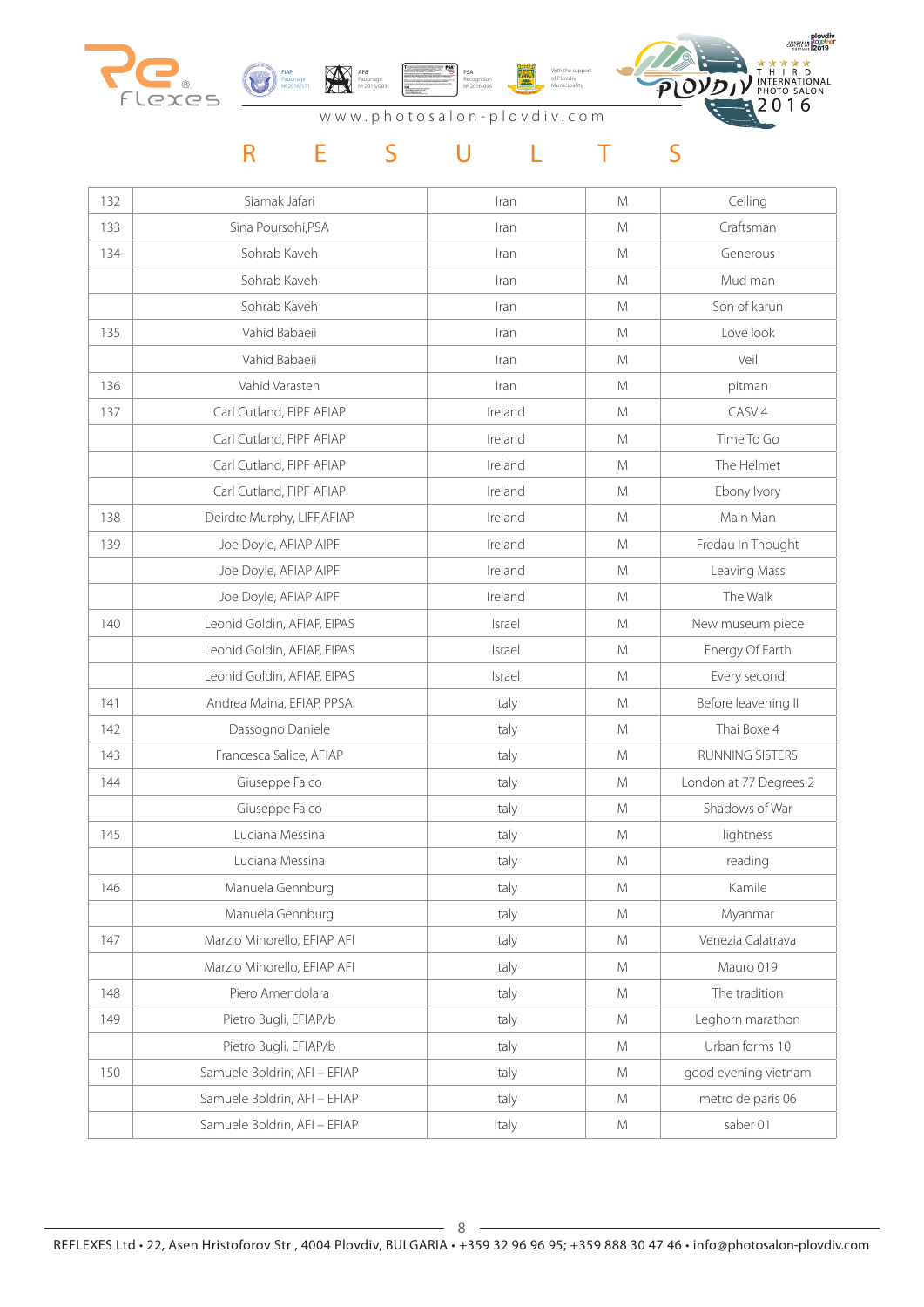





www.photosalon-plovdiv.com

| 151 | Veniero Rubboli, EFIAP/s, BFI, FGISF | Italy       | M | Romanian funeral 1       |
|-----|--------------------------------------|-------------|---|--------------------------|
|     | Veniero Rubboli, EFIAP/s, BFI, FGISF | Italy       | M | Romanian funeral 2       |
|     | Veniero Rubboli, EFIAP/s, BFI, FGISF | Italy       | M | Old Romanian man         |
| 152 | Mohammad Buqurais                    | Kuwait      | M | Save Him                 |
|     | Mohammad Buqurais                    | Kuwait      | M | Three nepalese           |
|     | Mohammad Buqurais                    | Kuwait      | M | prisoner                 |
| 153 | Andris Apsenieks                     | Latvia      | M | Lost                     |
|     | Andris Apsenieks                     | Latvia      | M | Road to revelation       |
| 154 | Dainius Dirgela                      | Lithuania   | M | Cinema for one           |
| 155 | Daemen Harry, AFIAP                  | Luxembourg  | M | Joffereren beim Liesen   |
|     | Daemen Harry, AFIAP                  | Luxembourg  | M | Monsieur et Madame       |
| 156 | Romain Clement                       | Luxembourg  | M | dancing in the factory   |
|     | Romain Clement                       | Luxembourg  | M | rays of the sun          |
|     | Romain Clement                       | Luxembourg  | M | the vamp                 |
| 157 | Sherman Cheang                       | Macau       | M | Going Home               |
|     | Sherman Cheang                       | Macau       | M | Competition              |
|     | Sherman Cheang                       | Macau       | M | Praying                  |
| 158 | Danny Yen Sin Wong, MPSA             | Malaysia    | M | Jump Over                |
|     | Danny Yen Sin Wong, MPSA             | Malaysia    | M | Ao Dai On The Sand Dunes |
|     | Danny Yen Sin Wong, MPSA             | Malaysia    | M | Earthquake Disaster      |
| 159 | Anatolie Poiata, AFIAP               | Moldova     | M | <b>Black church</b>      |
| 160 | Frank Detrixhe                       | Netherlands | M | Me and my dogs           |
|     | Frank Detrixhe                       | Netherlands | M | Rainy Hong Kong          |
|     | Frank Detrixhe                       | Netherlands | M | Semana Santa Cordoba     |
| 161 | Halbach Willem, E FIAP               | Netherlands | M | <b>Black windows</b>     |
| 162 | <b>Bard Ropstad</b>                  | Norway      | M | Railway 2                |
|     | <b>Bard Ropstad</b>                  | Norway      | M | Old oak 4                |
| 163 | Håkon Grønning, AFIAP                | Norway      | M | Endless river            |
|     | Håkon Grønning, AFIAP                | Norway      | M | Light strip              |
|     | Håkon Grønning, AFIAP                | Norway      | M | Under construction       |
|     | Håkon Grønning, AFIAP                | Norway      | M | Under the ferns          |
| 164 | Hans Birkelund, EFIAP. ESFIAP        | Norway      | M | It is Cold               |
| 165 | Roy Gudem, EFIAP                     | Norway      | M | <b>Bush Lily</b>         |
| 166 | Sandra Upe-Vaage, AFIAP              | Norway      | M | She is coming            |
| 167 | Hamad Saud Albusaid, EFIAP/s         | Oman        | M | ABY GOING                |
|     | Hamad Saud Albusaid, EFIAP/s         | Oman        | M | ABY HOZN                 |
|     | Hamad Saud Albusaid, EFIAP/s         | Oman        | M | ABY PRESTIGE             |
|     | Hamad Saud Albusaid, EFIAP/s         | Oman        | M | ABY TOUGH                |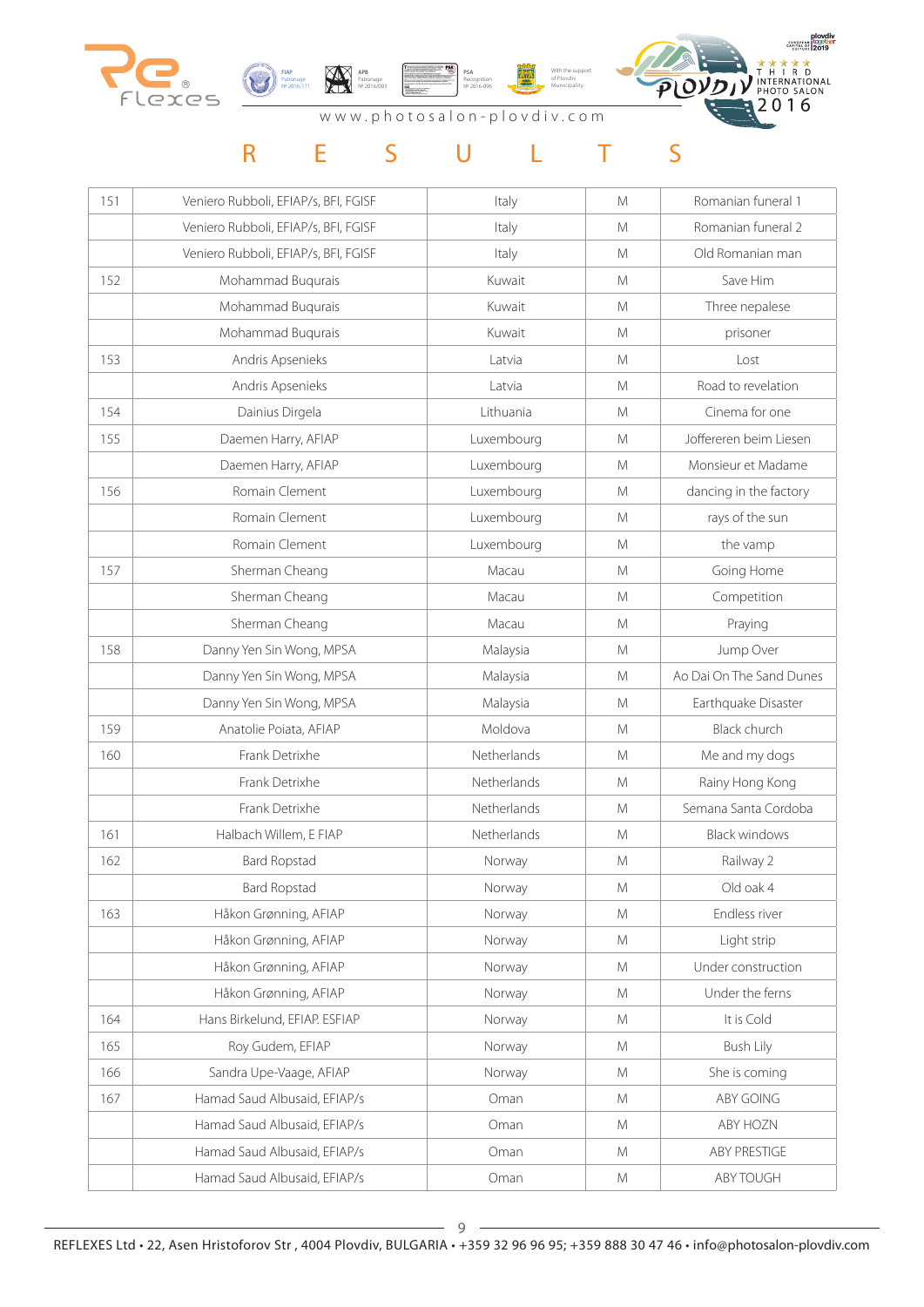





www.photosalon-plovdiv.com

| 168 | Cezary Kowalczuk                     | Poland    | M | Extrication                           |
|-----|--------------------------------------|-----------|---|---------------------------------------|
|     | Cezary Kowalczuk                     | Poland    | M | Monster Imagination                   |
| 169 | Krzysztof Stos                       | Poland    | M | Touch                                 |
|     | Krzysztof Stos                       | Poland    | M | Freedom                               |
| 170 | Maciej Duczynski                     | Poland    | M | Iceland 61                            |
|     | Maciej Duczynski                     | Poland    | M | Iceland 64                            |
| 171 | Tadeusz Mozalewski                   | Poland    | M | On the Sidewalk                       |
| 172 | Joao Taborda, EFIAP-PPSA             | Portugal  | M | French Quarter                        |
|     | Joao Taborda, EFIAP-PPSA             | Portugal  | M | Meditation and Reading                |
|     | Joao Taborda, EFIAP-PPSA             | Portugal  | M | Meeting in the Fog                    |
| 173 | Abdulla AL-Mushaifri                 | Qatar     | M | Take Me Home Bw                       |
|     | Abdulla AL-Mushaifri                 | Qatar     | M | Faces From Oman                       |
|     | Abdulla AL-Mushaifri                 | Qatar     | M | Lal Khan                              |
| 174 | Istvan Magdo                         | Romania   | M | Fan                                   |
|     | Istvan Magdo                         | Romania   | M | Returning home                        |
|     | Istvan Magdo                         | Romania   | M | Watchtower                            |
| 175 | Lajos Nagy, EFIAP/p, MPSA, MAAFR     | Romania   | M | Empire of the snow                    |
|     | Lajos Nagy, EFIAP/p, MPSA, MAAFR     | Romania   | M | Misty forest                          |
|     | Lajos Nagy, EFIAP/p, MPSA, MAAFR     | Romania   | M | Running with the wind                 |
| 176 | Dmitry Chastikov                     | Russia    | M | Triptych                              |
|     | Dmitry Chastikov                     | Russia    | M | Dancers still kids                    |
| 177 | Vladimir Chuprikov                   | Russia    | M | News from the past                    |
|     | Vladimir Chuprikov                   | Russia    | M | Okurochek                             |
|     | Vladimir Chuprikov                   | Russia    | M | Touching the invisible                |
| 178 | John McNairn, LRPS EFIAPb            | Scotland  | M | A Dark Denial                         |
|     | John McNairn, LRPS EFIAPb            | Scotland  | M | Rags on the Table                     |
|     | John McNairn, LRPS EFIAPb            | Scotland  | M | The Pull                              |
|     | John McNairn, LRPS EFIAPb            | Scotland  | M | The Joy of Music                      |
| 179 | Branislav Brkljacic                  | Serbia    | M | selfi                                 |
| 180 | Leong Kiat Lim, EPSA, AFIAP, GPU CR3 | Singapore | M | Fishing Net_Two_BW                    |
|     | Leong Kiat Lim, EPSA, AFIAP, GPU CR3 | Singapore | M | Going Down the Sand Dune<br><b>BW</b> |
| 181 | Zee Kek HENG, EFIAP, MPSA, GPU CR5   | Singapore | M | My golden net M                       |
|     | Zee Kek HENG, EFIAP, MPSA, GPU CR5   | Singapore | M | Pouring tea M                         |
| 182 | Lubomír Surina                       | Slovakia  | M | PO BOX                                |
|     | Lubomír Surina                       | Slovakia  | M | T letter                              |
| 183 | Milan Filicko, AFIAP                 | Slovakia  | M | Captivity and freedom                 |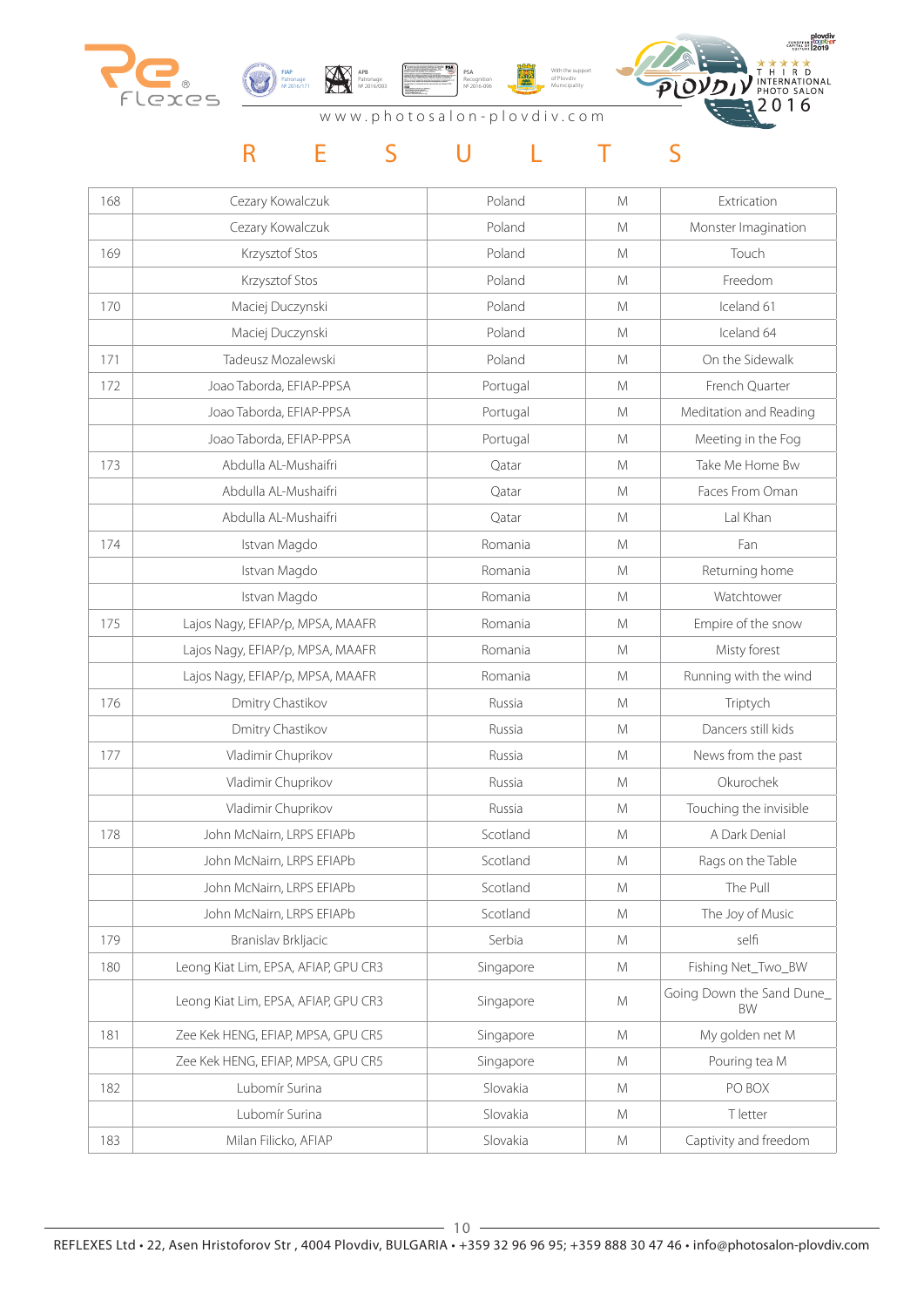



With the support PSA Recognition № 2016-096纙 of Plovdiv Municipality



www.photosalon-plovdiv.com

| 184 | Barbara Greguric Silic, AFIAP                                         | Slovenia    | M             | Curious                    |
|-----|-----------------------------------------------------------------------|-------------|---------------|----------------------------|
|     | Barbara Greguric Silic, AFIAP                                         | Slovenia    | M             | Circles                    |
| 185 | Bostjan Banfi                                                         | Slovenia    | M             | Toompea                    |
| 186 | Ivo Borko, MF FZS, EFIAP/p                                            | Slovenia    | M             | Fisherman with broaken net |
|     | Ivo Borko, MF FZS, EFIAP/p                                            | Slovenia    | M             | XXI. Century foot-bridge   |
| 187 | Jani Novak, EFIAP/s, MF FZS                                           | Slovenia    | M             | Zima 7041i                 |
|     | Jani Novak, EFIAP/s, MF FZS                                           | Slovenia    | M             | Norge 1959p                |
| 188 | Matej Rukavina, AFIAP, F1 FZS                                         | Slovenia    | M             | Dreaming                   |
|     | Matej Rukavina, AFIAP, F1 FZS                                         | Slovenia    | M             | Stairway                   |
| 189 | Mohan Gurusinghe                                                      | Sri Lanka   | M             | Face                       |
|     | Mohan Gurusinghe                                                      | Sri Lanka   | M             | Faith                      |
|     | Mohan Gurusinghe                                                      | Sri Lanka   | M             | Hawker                     |
| 190 | Prasada Goonaratne                                                    | Sri Lanka   | M             | Daredevil                  |
| 191 | Ravindra Ranasinghe, AFIAP                                            | Sri Lanka   | M             | <b>Great Expectations</b>  |
|     | Ravindra Ranasinghe, AFIAP                                            | Sri Lanka   | M             | The smiling window         |
| 192 | Erkki Toivanen, EFIAP                                                 | Suomi       | M             | Park in springtime         |
| 193 | Camilla Ekendal, AFIAP                                                | Sweden      | M             | Together                   |
|     | Camilla Ekendal, AFIAP                                                | Sweden      | M             | The drops                  |
| 194 | Nils-Erik Jerlemar, EFIAP/p, MPSA, ARPS, GPU CR5,<br>ER.ISF виж entry | Sweden      | M             | Man and Horse              |
| 195 | Klaus Stock, HonEFIAP                                                 | Switzerland | M             | Adri in Pose               |
|     | Klaus Stock, HonEFIAP                                                 | Switzerland | M             | Trio                       |
| 196 | Chin-Chin Tsai                                                        | Taiwan      | M             | Frisbee Dog                |
|     | Chin-Chin Tsai                                                        | Taiwan      | M             | Damselfly in the rain      |
| 197 | Lee Hsiu Chin                                                         | Taiwan      | M             | Aging                      |
| 198 | Banu Acikgoz                                                          | Turkey      | M             | Destek                     |
|     | Banu Acikgoz                                                          | Turkey      | M             | Earth                      |
|     | Banu Acikgoz                                                          | Turkey      | M             | Pipe                       |
|     | Banu Acikgoz                                                          | Turkey      | M             | Yorgun adam                |
| 199 | Hasan Gedik                                                           | Turkey      | M             | Acrobat                    |
|     | Hasan Gedik                                                           | Turkey      | M             | Gamblers                   |
| 200 | Sefa Ulukan, AFIAP                                                    | Turkey      | M             | Brooklyn Bridge            |
|     | Sefa Ulukan, AFIAP                                                    | Turkey      | M             | Fishermen                  |
|     | Sefa Ulukan, AFIAP                                                    | Turkey      | M             | Silk Weawer                |
| 201 | Sibel Ustun Ozek                                                      | Turkey      | M             | patron                     |
| 202 | Yasemin Atasoy                                                        | Turkey      | M             | golge                      |
|     | Yasemin Atasoy                                                        | Turkey      | ${\mathsf M}$ | handacalisanlar            |